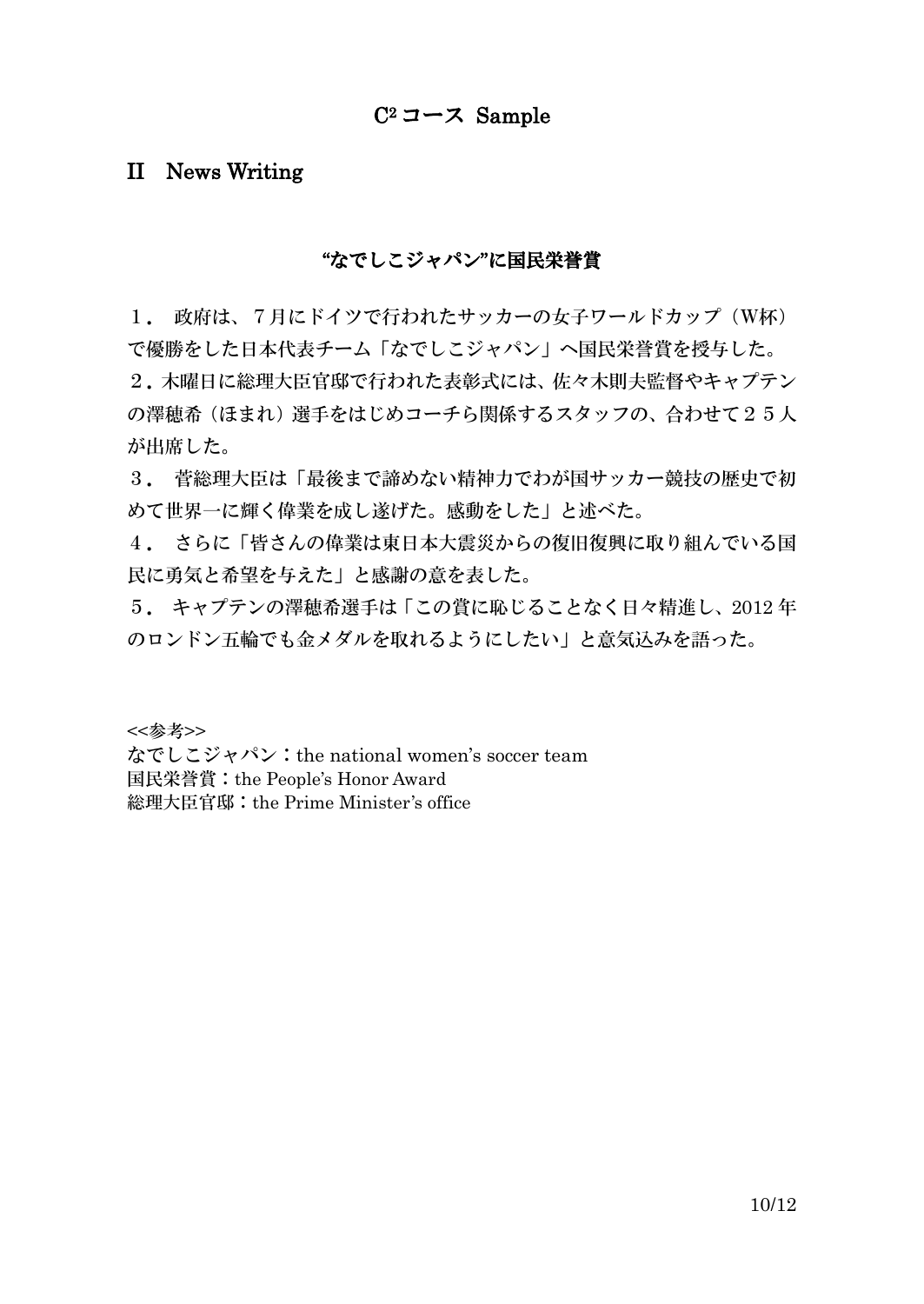## News Writing Ⅱ 英訳例

People's Honor Award to "Nadeshiko"

1. The Japanese government has presented the People's Honor Award to the national women's soccer team for winning the championships at the FIFA World Cup in Germany in July.

2. Twenty-five team members, including players, coaches and other staff, were present at the award ceremony held at the Prime Minister's office on Thursday.

3. Prime Minister Naoto Kan told the team he was deeply impressed at its firm determination to never give up hope and its winning the first world title for a Japanese soccer squad.

4. Mr. Kan added that he appreciated the team's accomplishment because it has given courage to Japanese people, who are trying hard to recover from the Great East Japan Earthquake.

5. Team captain Homare Sawa, who was named most valuable player in the FIFA meeting, pledged that she and all her teammates will do their best to win the gold in the 2012 London Olympics, so as to live up to the honor of the citation.